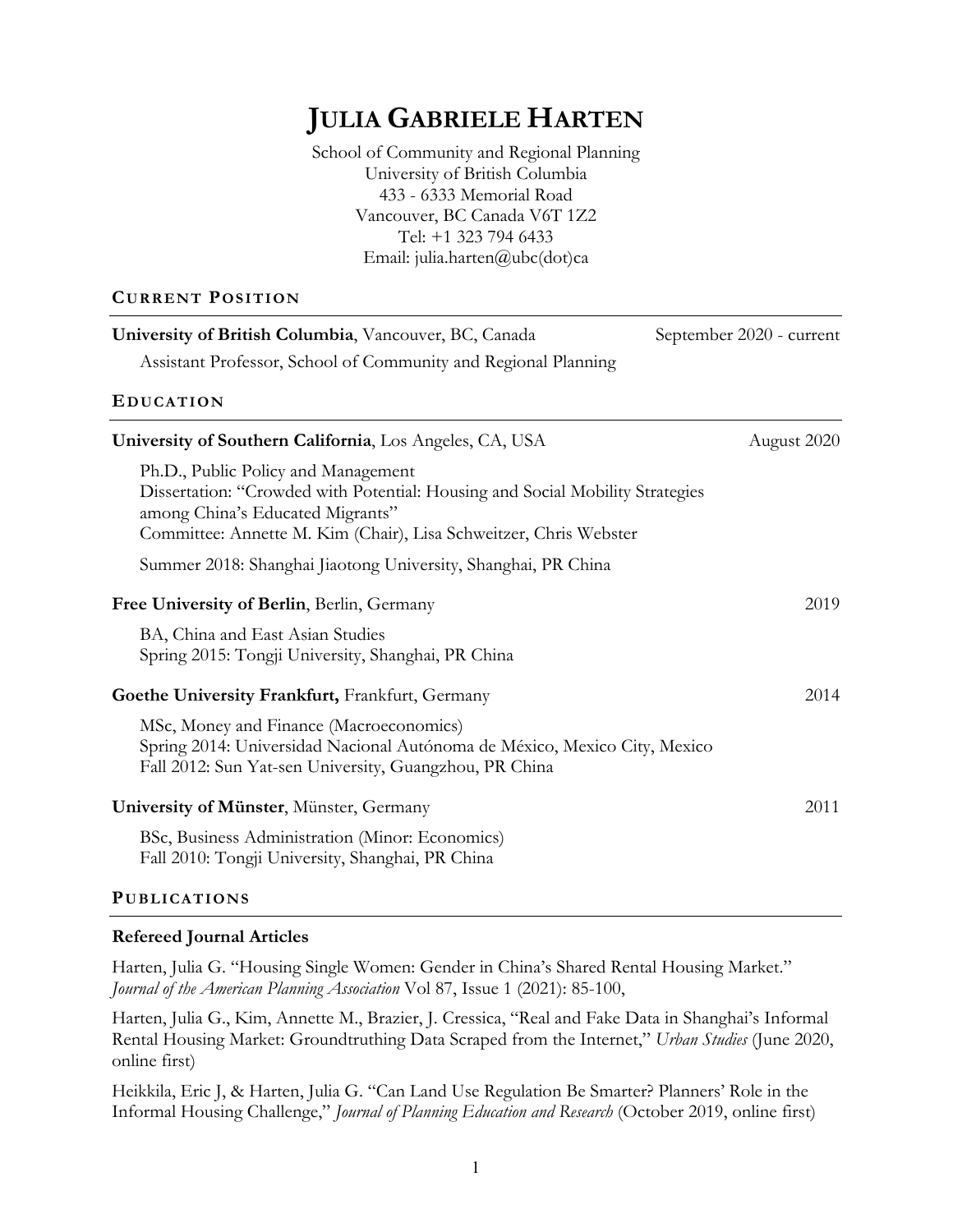#### **Other Publications**

Harten, Julia G. "A Bed and a Job in the Big City," In: Luigi Tomba and Olivier Krischer (eds.). 2020. *Shades of Green: Notes on China's Eco-civilisation* (*Made in China Notebooks 1)*. The University of Sydney China Studies Centre and Made in China Journal, pp. 26-30.

Harten, Julia G. Review of *Residency, Class, and Community in the Contemporary Chinese City* by William Hurst (Eds.). *Eurasian Geography and Economy,* 60(3): 357-368, 2019.

Harten, Julia G., & Kim, Annette M. "The Price of Crowding: Modeling the Rental Market for Overcrowded Housing in Shanghai," USC Lusk Center Research Brief, 2018.

Berger, Axel, & Harten, Julia G. "What opportunities do the New EU international investment agreements offer for developing countries?," *German Development Institute Briefing Paper* December, 2012.

#### **ACADEMIC CONFERENCE PRESENTATIONS**

| International Association for China Planning, Annual Conference, virtual<br>"Human Capital Interactions with the Chinese City: Implications for Planning"<br>Session Chair Place, Community development, and Social capital                                  | December, 2020 |
|--------------------------------------------------------------------------------------------------------------------------------------------------------------------------------------------------------------------------------------------------------------|----------------|
| Association of Collegiate Schools of Planning, Annual Conference, virtual<br>"Housing Single Women: Gender in China's Shared Rental Housing Market"                                                                                                          | November, 2020 |
| Association of Collegiate Schools of Planning, Annual Conference, Greenville<br>"Informal Housing: Renting Just a Bed in Shanghai"<br>Recipient of ACSP GPEIG Gill-Chin Lim Student Travel Award                                                             | October, 2019  |
| Urban China Research Network Conference, Nanjing University, Nanjing, China<br>"Hidden Informality in Urban China: Fake and Real Data about Shanghai's Market for<br>Overcrowded Housing"<br><b>Recipient</b> of Travel Award and Best Student Paper Nominee | June, 2019     |
| Urban Affairs Association, 49th Annual Conference, UCLA<br>"Shanghai's Hidden Housing"                                                                                                                                                                       | April, 2019    |
| USC Lusk Real Estate Doctoral Seminar with Vernon Henderson, Los Angeles<br>"Shanghai's Hidden Housing"                                                                                                                                                      | April, 2019    |
| Emerging Scholars Transportation Research Symposium, Pacific Southwest Region<br>University Transportation Center, Los Angeles, "Migrant Urbanism and Transportation"                                                                                        | March, 2019    |
| Comparative Urbanism: Global Perspectives Conference, Urban Studies Institute<br>Georgia State University, Atlanta, "Shanghai's Hidden Housing"<br><b>Recipient</b> of Inaugural Conference Travel Award                                                     | March, 2019    |
| Inaugural Graduate Workshop on China in the Urban Age, China Studies Centre at<br>the University of Sydney, Sydney<br><b>Recipient</b> of <i>China Studies Center Workshop Travel Award</i>                                                                  | January, 2019  |
| Association of Collegiate Schools of Planning, Annual Conference, Buffalo<br>"A Mixed Methods Approach to Hidden Informality: Bed Space Rentals in Shanghai"<br><b>Session Chair</b> International Development Track                                         | October, 2018  |
| International Association for China Planning, Annual Conference, Xi'an<br>"A Mixed Methods Approach to Hidden Informality: Bed Space Rentals in Shanghai"<br><b>Recipient</b> of <i>LACP Student Travel Award</i>                                            | June, 2018     |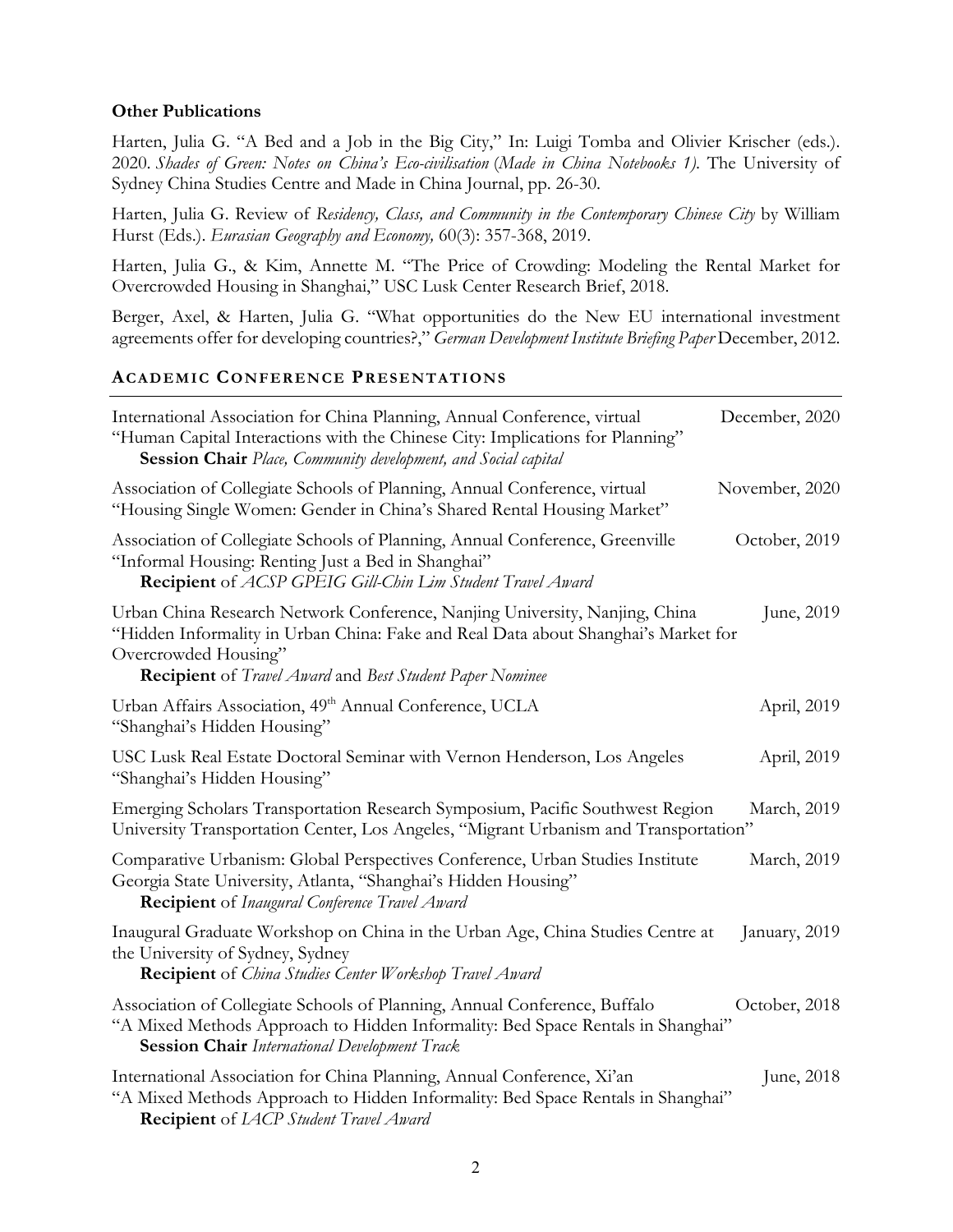| National Dissertation Workshop on Contemporary East Asia<br>"Hidden Informality in Urban China: The Case of Group Rentals"                                                                                                                                                                                                                                                                                                                                                                                                                                                                                                                                                                                                                                                                                                                                                                                                                                                                                                                                                                        | May, 2018                                                                                                                                                                 |
|---------------------------------------------------------------------------------------------------------------------------------------------------------------------------------------------------------------------------------------------------------------------------------------------------------------------------------------------------------------------------------------------------------------------------------------------------------------------------------------------------------------------------------------------------------------------------------------------------------------------------------------------------------------------------------------------------------------------------------------------------------------------------------------------------------------------------------------------------------------------------------------------------------------------------------------------------------------------------------------------------------------------------------------------------------------------------------------------------|---------------------------------------------------------------------------------------------------------------------------------------------------------------------------|
| Western Regional Science Association, Annual Meeting, Pasadena<br>"Revisiting the Informal Housing Challenge through the Eyes of Tiebout & Alonso"                                                                                                                                                                                                                                                                                                                                                                                                                                                                                                                                                                                                                                                                                                                                                                                                                                                                                                                                                | February, 2018                                                                                                                                                            |
| UCLA-HKUST International Symposium on Segregation & Neighborhood Effects,<br>UCLA, Los Angeles<br>"Informal Housing in China: Underground Housing in Beijing and Group Rentals<br>in Shanghai"                                                                                                                                                                                                                                                                                                                                                                                                                                                                                                                                                                                                                                                                                                                                                                                                                                                                                                    | June, 2017                                                                                                                                                                |
| Western Regional Science Association, 5Annual Meeting, Santa Fe<br>"Searching for Engel in Buenos Aires: An Inquiry into Land Use Regulations and<br>Informal Housing"                                                                                                                                                                                                                                                                                                                                                                                                                                                                                                                                                                                                                                                                                                                                                                                                                                                                                                                            | February, 2017                                                                                                                                                            |
| World Bank, Annual Conference on Land and Poverty, Washington D.C.<br>"Shanghai's Crowded Housing Market: Unveiling Migrant Housing Needs"                                                                                                                                                                                                                                                                                                                                                                                                                                                                                                                                                                                                                                                                                                                                                                                                                                                                                                                                                        | March, 2016                                                                                                                                                               |
| <b>INVITED TALKS</b>                                                                                                                                                                                                                                                                                                                                                                                                                                                                                                                                                                                                                                                                                                                                                                                                                                                                                                                                                                                                                                                                              |                                                                                                                                                                           |
| Asian Demographic Research Institute, Shanghai University<br>"Crowded with Potential: Bed Space Rentals in Urban China"                                                                                                                                                                                                                                                                                                                                                                                                                                                                                                                                                                                                                                                                                                                                                                                                                                                                                                                                                                           | <b>July 2019</b>                                                                                                                                                          |
| UCLA Urban Humanities Thematic Seminar: Shanghai Un/Expected<br>"Shanghai's Hidden Housing: Digital Data and Ethnography"                                                                                                                                                                                                                                                                                                                                                                                                                                                                                                                                                                                                                                                                                                                                                                                                                                                                                                                                                                         | February 2019                                                                                                                                                             |
| <b>AWARDS AND GRANTS</b>                                                                                                                                                                                                                                                                                                                                                                                                                                                                                                                                                                                                                                                                                                                                                                                                                                                                                                                                                                                                                                                                          |                                                                                                                                                                           |
| ACSP/IACP 2020 Karen R. Polenske Award for Outstanding Student Paper<br>Lusk Center for Real Estate, Research Award<br>Lincoln Institute of Land Policy, C. Lowell Harriss Dissertation Fellowship<br>USC Graduate School Final Year Fellowship<br>USC Graduate School Research Enhancement Fellowship<br>USC Graduate School Research and Writing Summer Award<br>Foreign Language and Area Studies Summer Award, U.S. Dept. of Education<br>Joanne L. Freilich Scholar, UCLA Extension & California Planning Round Table<br>Foreign Language and Area Studies AY Fellowship, U.S. Dept. of Education<br>Lusk Center for Real Estate, Research Award (with Annette Kim)<br>USC Graduate School Academic Year Fellowship<br>Confucius Institute Scholarship<br>Promos Scholar, DAAD - German Academic Exchange Service<br>Rheinstahlstiftung Scholar, Thyssen Krupp<br>Pro Talent Scholar, Ministry of Innovation, Science & Research of the Federal<br>Government of North Rhine-Westphalia, Germany<br>Federal Government of North Rhine-Westphalia, China Scholarship<br>TEACHING AND ADVISING | 2020<br>2019-2020<br>2019-2020<br>2019-2020<br>2018-2019<br>2018<br>2018<br>2018<br>2016-2017<br>2016<br>2015-2017<br>2015<br>2012-2013<br>2010-2014<br>2010-2011<br>2010 |
| Doctoral Dissertation Committee Member, Nannan Xu, University of British Columbia                                                                                                                                                                                                                                                                                                                                                                                                                                                                                                                                                                                                                                                                                                                                                                                                                                                                                                                                                                                                                 | 2020-present                                                                                                                                                              |

| Summer Undergraduate Research Fund Advisor, University of Southern California | 2018 |
|-------------------------------------------------------------------------------|------|
| Directed student research on low-end housing market study in Shanghai         |      |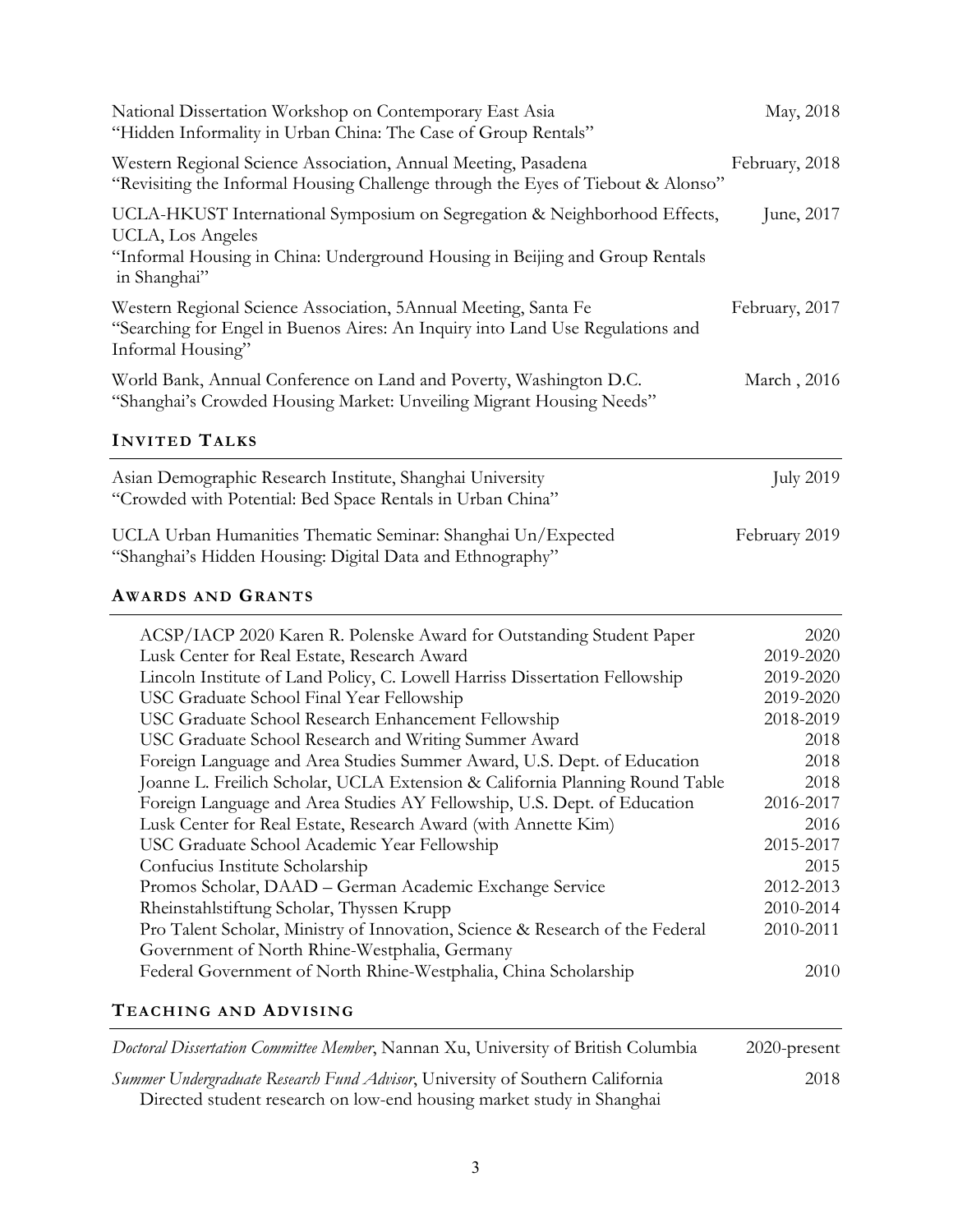| Teaching Assistant, University of Southern California<br>Foundations of Policy Analysis (for Pamela Clouser McCann)                                                                                                                   | Fall 2017                |
|---------------------------------------------------------------------------------------------------------------------------------------------------------------------------------------------------------------------------------------|--------------------------|
| Teaching Assistant, Berlin School of Law and Economics<br>Introduction to Econometrics (for Salmai Quari)<br>Advanced Econometrics (for Salmai Quari)<br><b>RESEARCH EXPERIENCE</b>                                                   | Fall 2014<br>Spring 2014 |
| Annette Kim, Spatial Analysis Lab (SLAB), University of Southern California<br>GIS and coding for Google Street View immigrant urbanism project<br>٠<br>Data collection/ analysis of underground and group rental housing in Shanghai | 2015-2020                |
| <i>Jorge De la Roca</i> , University of Southern California<br>GIS and coding for study on urbanization in Lima, Peru                                                                                                                 | 2017-2018                |
| Eric J. Heikkila, University of Southern California<br>Literature review on land use regulation (LADB funded)<br>Real estate opportunity study for Los Angeles' Chinatown                                                             | 2016-2017                |
| Centro de Estudios China-México, Universidad Nacional Autónoma de México, D.F., Mexico<br>Literature Review on Chinese investment in Latin America                                                                                    | 2014                     |
| German Development Institute, Bonn, Germany<br>Literature review on implications of European Union investment treaties for<br>the Global South                                                                                        | 2012                     |
| Zheng Han, Tongji University, Shanghai, PR China<br>Conduct of a customer survey, editing and analysis of data collected                                                                                                              | 2010-2011                |
| <b>SERVICE</b>                                                                                                                                                                                                                        |                          |
| <b>Outside Committees and Service</b>                                                                                                                                                                                                 |                          |
| Strategic Review Working Group, Institute of Asian Research, UBC                                                                                                                                                                      | 2020-present             |
| Board Member, Secretary, and Junior Writing Workshop Organizing Committee,<br>International Association of China Planning                                                                                                             | 2019-present             |
| Travel Award Committee, ACSP Global Planning Educators Interest Group                                                                                                                                                                 | 2019-2020                |
| Journals                                                                                                                                                                                                                              |                          |
| Reviewer for Journal of Planning Education and Research, Housing Studies, Land Use Policy, Urban Planning                                                                                                                             |                          |
| <b>Service to the Department</b>                                                                                                                                                                                                      |                          |

| Organizer, SCARP Seminar Series, University of British Columbia                | 2020-present |
|--------------------------------------------------------------------------------|--------------|
| Mentor, Price First Year PhD Mentor Program, University of Southern California | 2017-2019    |
| President, Price PhD Student Association, University of Southern California,   | 2017-2018    |
| Mentor, House of Finance Mentoring Program, Goethe University Frankfurt        | 2012-2013    |
| Tutor, DAAD Sino-German Education Program, Tongji University Shanghai          | 2010         |